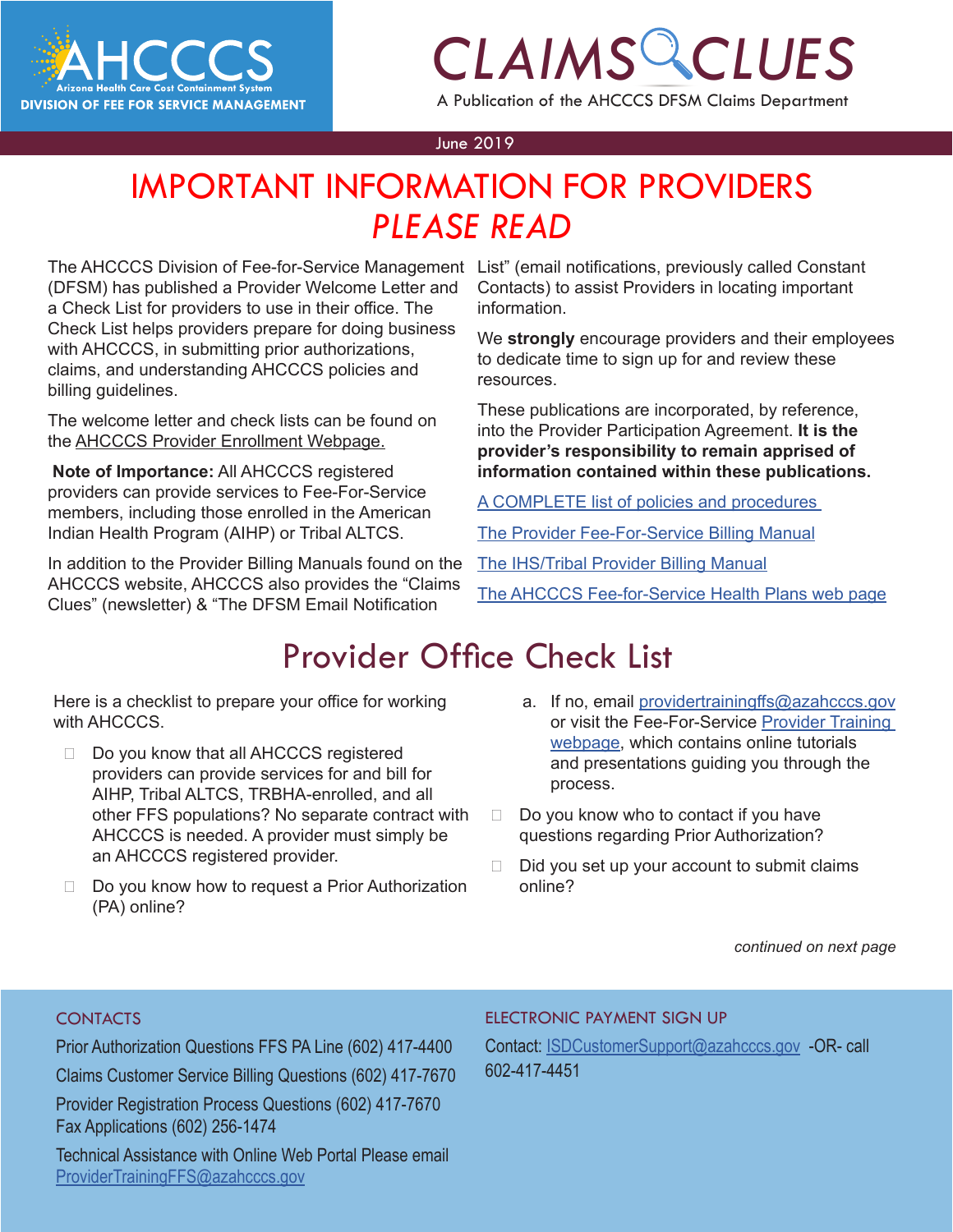# *CLAIMS CLUES* <sup>2</sup>

### Provider Office Check List Continued

- a. Be sure to keep your Login information where you can find it.
- b. When new staff are added to your account, the Master Account Holder (typically the first person to register an account within your office) must grant the user permissions within the AHCCCS Online Provider Portal.
- $\Box$  Do you or your staff need a walk through on how to submit claims online?
	- a. If so, email [providertrainingffs@azahcccs.](mailto:providertrainingffs@azahcccs.gov) [gov](mailto:providertrainingffs@azahcccs.gov) or visit the Fee-For-Service [Provider](https://tst.azahcccs.gov/Resources/Training/DFSM_Training.html) [Training webpage](https://tst.azahcccs.gov/Resources/Training/DFSM_Training.html), which contains online tutorials and presentations guiding you through the process.
	- b. You can also get information at t[he AHCCCS](https://azweb.statemedicaid.us/Account/Login.aspx?ReturnUrl=%2f) [Online Provider Portal](https://azweb.statemedicaid.us/Account/Login.aspx?ReturnUrl=%2f)
- $\Box$  Do you know how to check the status of a claim online?
- $\Box$  If you are going to mail in claims do you have the address? (We highly recommend using online claim submission for the fastest service.)
- $\Box$  Did you set up your Transaction Insight Portal account with EDI to submit supporting Medical Documentation (including Trip Tickets) online?
- $\Box$  Does your billing team know how to check [Claims Clues?](https://www.azahcccs.gov/PlansProviders/RatesAndBilling/FFS/claimsclues.html)
	- a. If not go to [Claims Clue page on our website](https://www.azahcccs.gov/PlansProviders/RatesAndBilling/FFS/claimsclues.html)
- $\Box$  Did you sign up for the DFSM Email Notification [List](https://visitor.r20.constantcontact.com/manage/optin?v=001gF-kjPbNwUl4qTFXa25yg7PI-lJiYCg93XrtPtORBVs5LfBVH0-8vbcm12yD-2XXtSsqiYUBOmMmlkrI8ahm_2YiyBfBDlwfmRmEGrovUOSP6DcA-KbmT-Ql0Lmk0PExgqaWuvz6fV2kNwVjevvO11fbEYfxSl5MtPdTd_x0b-d44ezL3scdyI-S4QgYEsLUgwtSDvtSPxE%3D)?
	- a. If not go use out [opt-in form](https://visitor.r20.constantcontact.com/manage/optin?v=001gF-kjPbNwUl4qTFXa25yg7PI-lJiYCg93XrtPtORBVs5LfBVH0-8vbcm12yD-2XXtSsqiYUBOmMmlkrI8ahm_2YiyBfBDlwfmRmEGrovUOSP6DcA-KbmT-Ql0Lmk0PExgqaWuvz6fV2kNwVjevvO11fbEYfxSl5MtPdTd_x0b-d44ezL3scdyI-S4QgYEsLUgwtSDvtSPxE%3D).
- $\Box$  Do you know how to contact the DFSM Provider Training division with questions?
	- a. You can by emailing [providertrainingffs@](mailto:providertrainingffs@azahcccs.gov) [azahcccs.gov.](mailto:providertrainingffs@azahcccs.gov)

## Retroactive Coverage *(also called Prior Quarter Coverage)*

Beginning July 1, 2019 coverage for most newly eligible members will be retroactive to the first day of the month in which the Medicaid application is received.

Pregnant women and children up to age 19 exempt from this requirement.

• If an exempt individual is determined to qualify for AHCCCS during any one or more of the three months prior to the month of application, then the individual will be determined to have "Prior Quarter Coverage" eligibility during those months.

Providers are encouraged to utilize the Healthe-Arizona Plus (HEAplus) application process to assist in enrolling uninsured patients into AHCCCS coverage. HEAplus offers the most accurate, credible, real-time eligibility determinations for public assistance

programs such as AHCCCS to help providers better manage their patients' payment source. HEAplus will shorten the eligibility determination timeframe and simplify the process for members and providers. Anyone can access [www.healthearizonaplus.gov](https://www.healthearizonaplus.gov/Default/Default.aspx) from any internet connection. Today, hundreds of locations throughout the State use HEAplus to help Arizonans. More information about HEAplus, including how to become a Contracted Community Partner can be found on the link below:

### **[HEAplus](https://www.healthearizonaplus.gov/Default/Default.aspx)**

For additional information about Retroactive Coverage and a Frequently Asked Questions (FAQs) PDF, please visit the AHCCCS website at [https://www.](https://www.azahcccs.gov/PlansProviders/RatesAndBilling/FFS/priorqtrcoverage.html) [azahcccs.gov/PlansProviders/RatesAndBilling/FFS/](https://www.azahcccs.gov/PlansProviders/RatesAndBilling/FFS/priorqtrcoverage.html) [priorqtrcoverage.html](https://www.azahcccs.gov/PlansProviders/RatesAndBilling/FFS/priorqtrcoverage.html).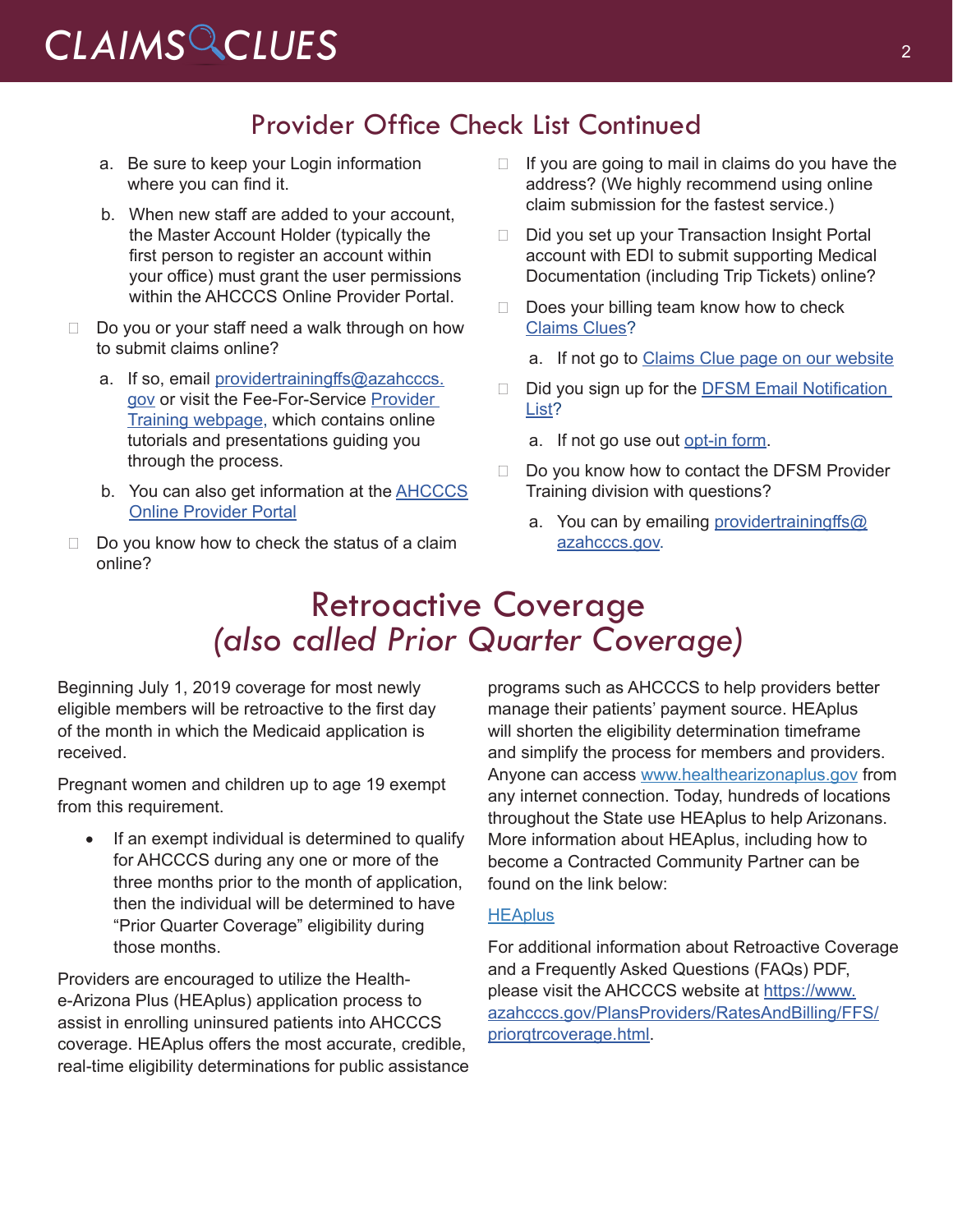# CLAIMS CLUES<sup>3</sup>

### Behavioral Health Residential Facility (BHRF) Notification

Effective 4/1/2019, all admissions and continued stays at Behavioral Health Residential Facilities (BHRF)

(Provider Type B8) for AIHP and TRBHA members require authorization.

• **NOTE:** Authorization is NOT required for IHS/638 BHRF Facilities.

If a member is admitted directly from a BHIF, the Crisis System, or the pre-admission evaluation determines that the member needs an urgent admission, Prior Authorization is not required. For FFS members, the BHRF shall submit the Behavioral Health Residential Facility Admission Notification Form via the AHCCCS Online Provider Portal & DFSM [will authorize up to an initial 5 days](https://www.azahcccs.gov/shared/Downloads/MedicalPolicyManual/300/320-V.pdf) for this type of admission. During this initial 5 day time frame, the BHRF will be responsible for submitting an Authorization request and ensuring compliance with criteria listed in AMPM Policy 320- V – Behavioral [Health Residential Facilities](https://www.azahcccs.gov/shared/Downloads/MedicalPolicyManual/300/320-V.pdf) and 9

A.A.C.10. • If the Authorization request and the supporting admission documentation are not received within the initial 5 day time frame, claims may be denied.

Admission documentation that is required for the Authorization request includes:

1. Behavioral health assessment in compliance with 9 A.A.C. 10, to determine Behavioral Health Condition and Diagnosis. Assessment should be recent, and not older than 1 year. Done by a BHP, or by BHT

cosigned by a BHP, utilizing standardized instrument that is able to determine the appropriate level of care.

2. Treatment Plan – completed in compliance with 9 A.A.C.10 by the Inpatient/Outpatient or TRBHA Treatment Team. Included in the plan should be an intervention specifying the BHRF level of care as necessary for the member as a least restrictive level of care required to treat the Behavioral Health Condition, identified in the Assessment. This plan shall not be older than 3 months from the request submission date.

**NOTE:** All criteria for admission still must be met from the date of admission.

For members currently in a BHRF, facilities had to submit an authorization request to get the continued stay authorized by 5/31/2019. Criteria for admission and continued stay are detailed in the new [AMPM](https://www.azahcccs.gov/shared/Downloads/MedicalPolicyManual/300/320-V.pdf)  [Policy 320-V – Behavioral Health Residential](https://www.azahcccs.gov/shared/Downloads/MedicalPolicyManual/300/320-V.pdf)  [Facilities](https://www.azahcccs.gov/shared/Downloads/MedicalPolicyManual/300/320-V.pdf). Specific authorization submission and documentation procedures will be available on the FFS web page on the AHCCCS web site. Please look for upcoming notifications on training opportunities that will be available on the FFS web page.

Prior Authorization Requests shall be submitted on th[e AHCCCS Online Provider Portal](https://www.azahcccs.gov/PlansProviders/FeeForServiceHealthPlans/PriorAuthorization/submissionprocess.html
).

For guidelines related to requirements for prior authorization and i[ts accompanying docum](https://www.azahcccs.gov/PlansProviders/FeeForServiceHealthPlans/PriorAuthorization/requirements.html)entation, please refer to our Provider Authorization [Requirements.](https://www.azahcccs.gov/PlansProviders/FeeForServiceHealthPlans/PriorAuthorization/requirements.html)

# Behavioral Health Residential Facility (BHRF) Per Diem Rate Information

AHCCCS has received questions regarding what is and what is not included in the per diem rate for Behavioral Health Residential Facilities (BHRFs). The following information can be found in the AHCCCS Medical Policy Manual (AMPM), [Policy 320-V,](https://www.azahcccs.gov/shared/Downloads/MedicalPolicyManual/300/320v.pdf)  [Behavioral Health Residential Facilities](https://www.azahcccs.gov/shared/Downloads/MedicalPolicyManual/300/320v.pdf).

Care and services provided in a BHRF are based on a **per diem rate (24-hour day)**, require prior and continued authorization and **do not include room and board**.

**NOTE:** Prior Authorization is *not* required for IHS/638 providers.

The following services shall be made available and provided by the BHRF and cannot be billed separately, unless otherwise noted below: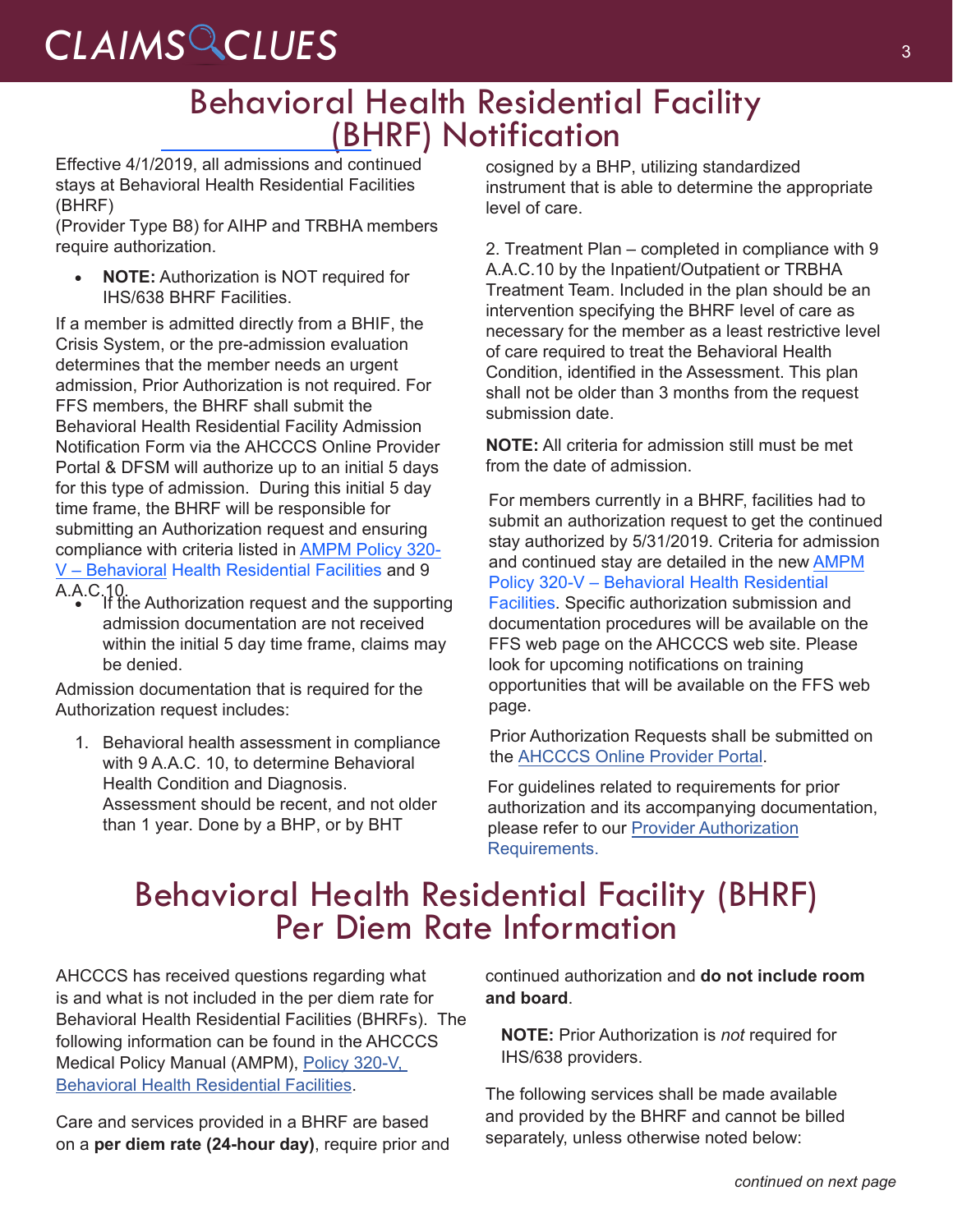# *CLAIMS CLUES* <sup>4</sup>

### Behavioral Health Residential Facility (BHRF) Per Diem Rate Continued

- a. Counseling and Therapy (group or individual): Note: Group Behavioral Health Counseling and Therapy may not be billed on the same day as BHRF services unless specialized group behavioral health counseling and therapy have been identified in the Service Plan as a specific member need that cannot otherwise be met as required within the BHRF setting;
- b. Skills Training and Development:
	- i. Independent Living Skills (e.g. self-care, household management, budgeting, avoidance of exploitation/safety education and awareness);
	- ii. Community Reintegration Skill building (e.g. use of public transportation system, understanding community resources and how to use them); and
	- iii. Social Communication Skills (e.g. conflict and anger management, same/oppositesex friendships, development of social support networks, recreation).
- c. Behavioral Health Prevention/Promotion

Education and Medication Training and Support Services including but not limited to:

- i. Symptom management (e.g. including identification of early warning signs and crisis planning/use of crisis plan);
- ii. Health and wellness education (e.g. benefits of routine medical check-ups, preventive care, communication with the PCP and other health practitioners);
- iii. Medication education and selfadministration skills;
- iv. Relapse prevention;
- v. Psychoeducation Services and Ongoing Support to Maintain Employment Work/ Vocational skills, educational needs assessment and skill building;
- vi. Treatment for Substance Use Disorder (e.g. substance use counseling, groups); and
- vii. Personal Care Services (see additional licensing requirements in A.A.C. R9- 10- 702, R9-10-715, R9-10-814).

# Covered Behavioral Health Services Guide – Important Notice

In early 2019, information contained within the AHCCCS Covered Behavioral Health Services Guide (CBHSG) will be transitioned into the following areas:

- **AHCCCS Medical Policy Manual (AMPM) Policy** [310-B, Behavioral Health Services Benefit](https://www.azahcccs.gov/shared/Downloads/MedicalPolicyManual/310B.pdf)
	- **Title XIX/XXI benefit information.**
- AMPM Policy 320-T, Non-Title XIX/XXI [Behavioral Health Services](https://www.azahcccs.gov/shared/Downloads/MedicalPolicyManual/320T.pdf) 
	- **Non-Title XIX/XXI service information.**
- • Appropriate AMPM Policies as necessary, including:
	- **AMPM Policy 310-BB, Transportation; and**
	- **AMPM Policy 310-V, Behavioral Health** Residential Facilities (BHRFs).
- The Fee-For-Service (FFS) and IHS/Tribal Provider Billing Manuals
	- Chapter 19, Behavioral Health Services, FFS [Provider Billing Manual](https://www.azahcccs.gov/shared/Downloads/MedicalPolicyManual/310B.pdf)
		- **Behavioral Health services billing** information for FFS Providers
			- **Note**: Billing information in the FFS Provider manual is primarily directed to FFS providers; however, the general billing information not identified as specific to FFS providers may also be referred to by ACC (MCO) providers. For FFS Providers, any billing information noted as specific to ACC (MCO) only does not apply to FFS.